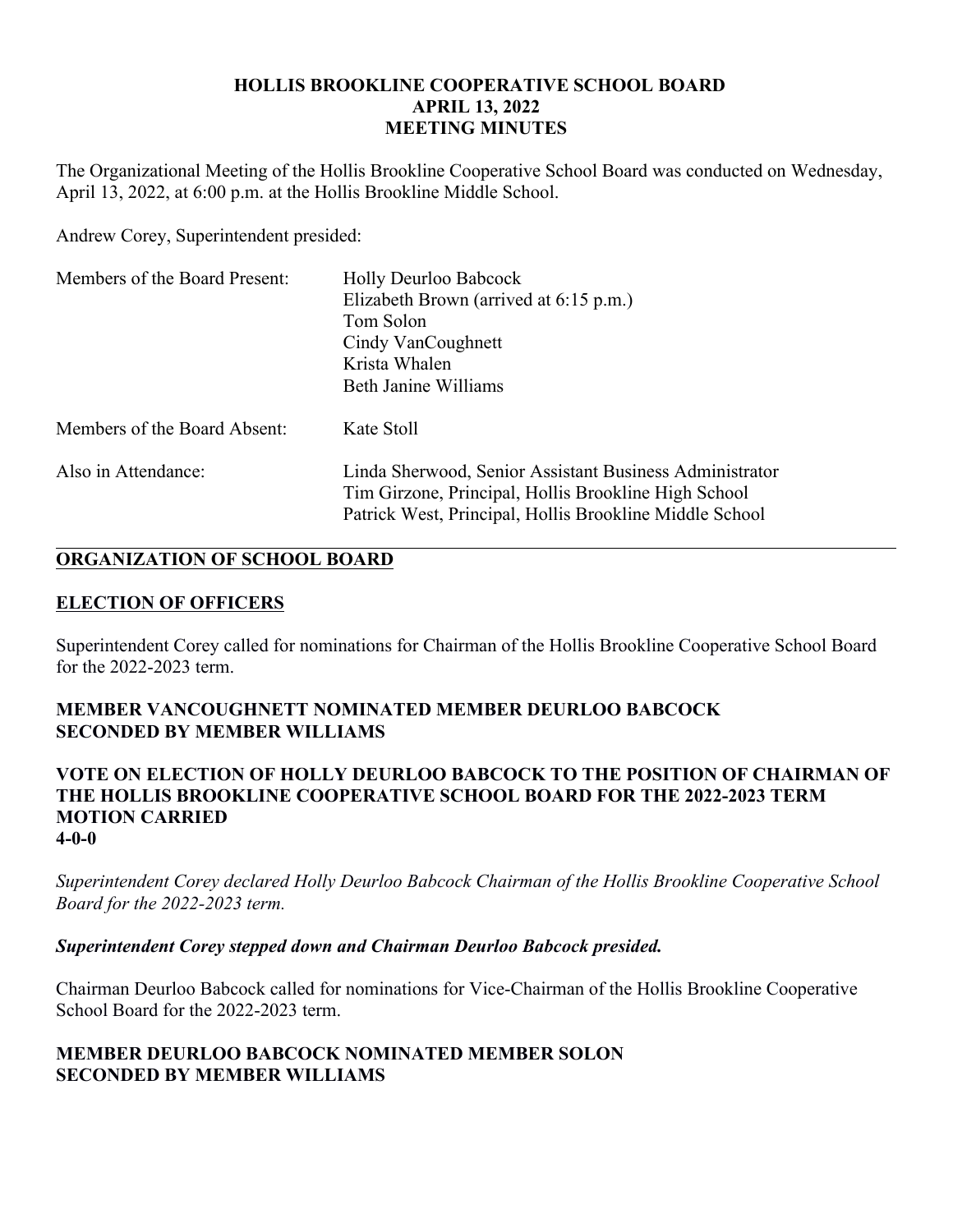#### **VOTE ON ELECTION OF TOM SOLON TO THE POSITION OF VICE-CHAIRMAN OF THE HOLLIS BROOKLINE COOPERATIVE SCHOOL BOARD FOR THE 2022-2023 TERM MOTION CARRIED 4-0-0**

*Chairman Deurloo Babcock declared Tom Solon Vice-Chairman of the Hollis Brookline Cooperative School Board for the 2022-2023 term.*

Chairman Deurloo Babcock called for nominations for Secretary of the Hollis Brookline Cooperative School Board for the 2022-2023 term.

### **MEMBER SOLON NOMINATED MEMBER STOLL SECONDED BY MEMBER VANCOUGHNETT**

#### **VOTE ON ELECTION OF KATE STOLL TO THE POSITION OF SECRETARY OF THE HOLLIS BROOKLINE COOPERATIVE SCHOOL BOARD FOR THE 2022-2023 TERM MOTION CARRIED 4-0-0**

*Chairman Deurloo Babcock declared Kate Stoll Secretary of the Hollis Brookline Cooperative School Board for the 2022-2023 term.*

**Members Deurloo Babcock and Stoll were appointed as signers of the manifests, and member VanCoughnett as an alternate.**

*There being no objection, the agenda was amended by adding a non-meeting with legal counsel prior to the non-public session.*

**MOTION BY MEMBER SOLON TO RECESS UNTIL THE CONCLUSION OF THE NON-MEETING MOTION SECONDED BY MEMBER WILLIAMS MOTION CARRIED 4-0-0**

*The Board recessed at 6:05 p.m. The Board reconvened at 6:30 p.m.*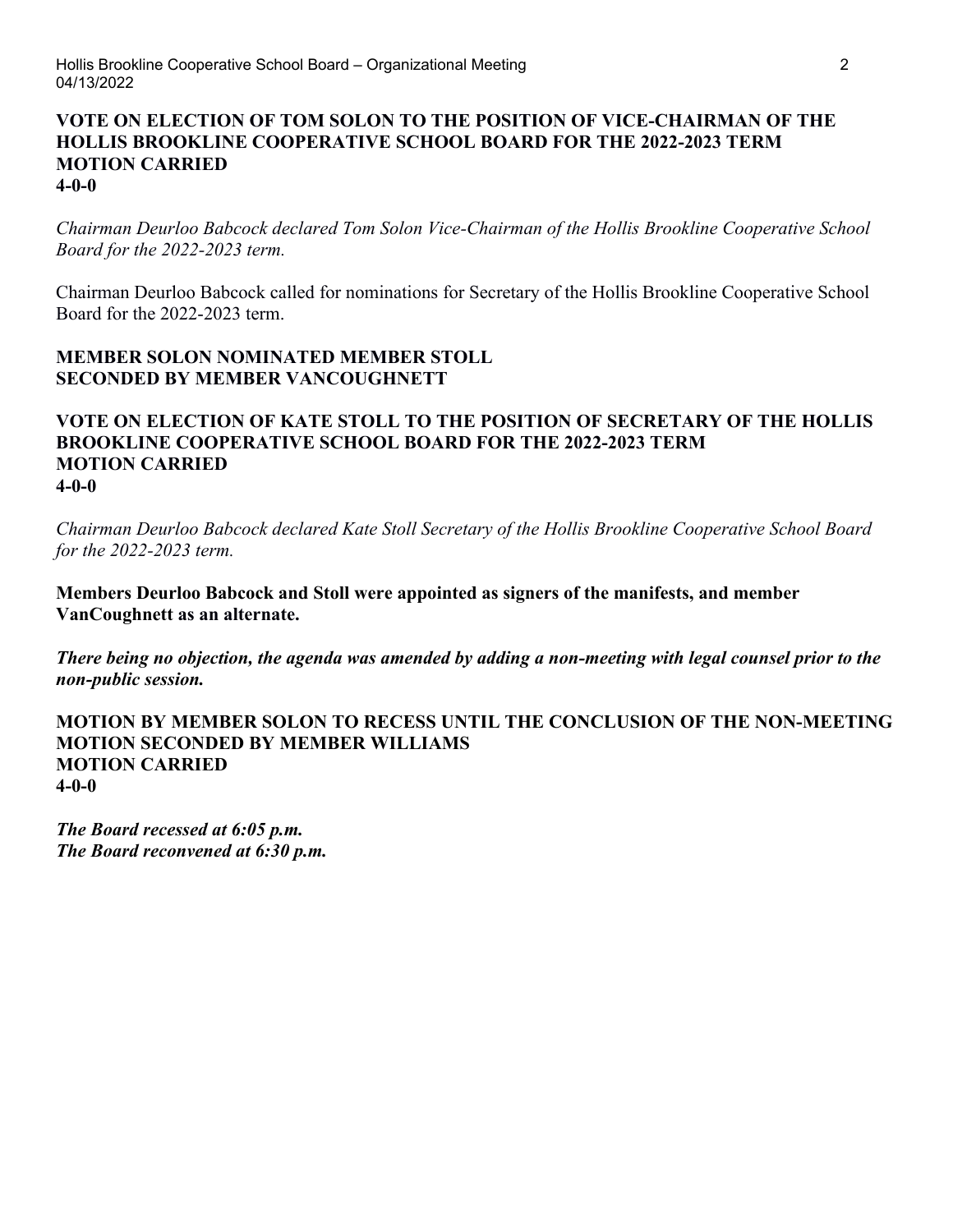#### **NON-PUBLIC SESSION**

#### **MOTION BY MEMBER SOLON THAT THE BOARD, BY ROLL CALL, GO INTO NON-PUBLIC SESSION PURSUANT TO RSA 91-A:3 II (c) TO DISCUSS A MATTER, WHICH IF DISCUSSED IN PUBLIC, WOULD LIKELY AFFECT ADVERSELY THE REPUTATION OF A PERSON, OTHER THAN A MEMBER OF THE BODY OR AGENCY ITSELF MOTION SECONDED BY MEMBER WILLIAMS**

*A Viva Voce Roll Call was conducted, which resulted as follows:*

Yea: Holly Deurloo Babcock, Elizabeth Brown, Tom Solon, Cindy VanCoughnett, Krista Whalen, Beth Janine Williams

6

6

6

Nay:  $0$ **MOTION CARRIED**

*The Board went into non-public session at 6:31 p.m. The Board came out of non-public session at 6:51 p.m.*

#### **MOTION BY MEMBER WILLIAMS THAT THE BOARD, BY ROLL CALL, SEAL THE MINUTES OF THE NON-PUBLIC SESSION UNTIL SUCH TIME AS THE MAJORITY OF THE BOARD VOTES THAT THE PURPOSE OF THE CONFIDENTIALITY WOULD NO LONGER BE SERVED MOTION SECONDED BY MEMBER SOLON**

*A Viva Voce Roll Call was conducted, which resulted as follows:*

Yea: Holly Deurloo Babcock, Elizabeth Brown, Tom Solon, Cindy VanCoughnett, Krista Whalen, Beth Janine Williams

Nay:  $0$ **MOTION CARRIED**

### **MOTION BY MEMBER SOLON THAT THE BOARD, BY ROLL CALL, GO INTO NON-PUBLIC SESSION PURSUANT TO RSA 91-A:3 II (a) THE DISMISSAL, PROMOTION OR COMPENSATION OF ANY PUBLIC EMPLOYEE AND RSA 91-A:3, II (c) TO DISCUSS A MATTER, WHICH IF DISCUSSED IN PUBLIC, WOULD LIKELY AFFECT ADVERSELY THE REPUTATION OF A PERSON, OTHER THAN A MEMBER OF THE BODY OR AGENCY ITSELF MOTION SECONDED BY MEMBER WILLIAMS**

*A Viva Voce Roll Call was conducted, which resulted as follows:*

Yea: Holly Deurloo Babcock, Elizabeth Brown, Tom Solon, Cindy VanCoughnett, Krista Whalen, Beth Janine Williams

| Nay:                  |  |
|-----------------------|--|
| <b>MOTION CARRIED</b> |  |

#### *The Board went into non-public session at 7:00 p.m.*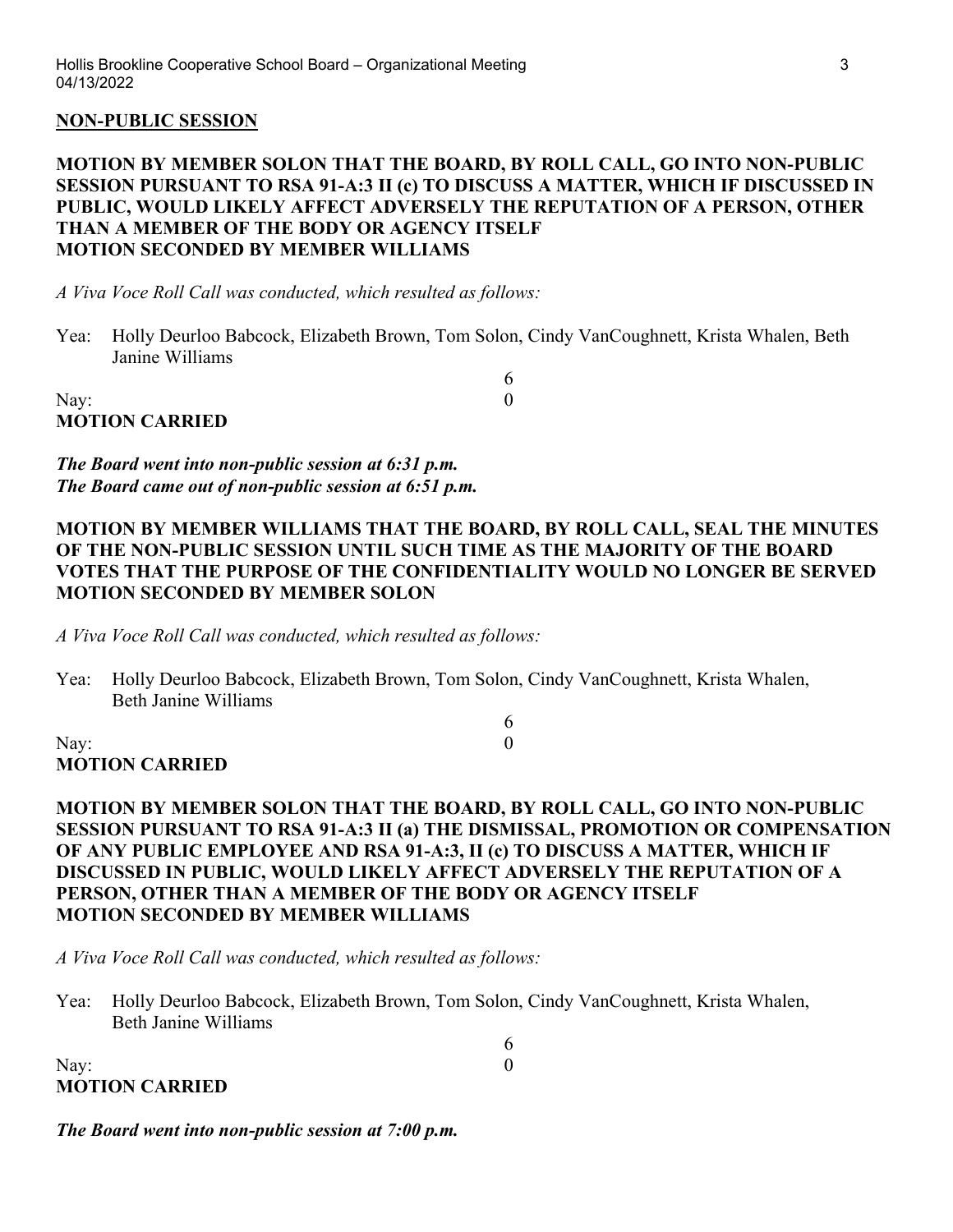### *The Board came out of non-public session at 8:04 p.m.*

# **APPOINTMENT OF PROCESS OBSERVER**

Tom Solon volunteered to serve as Process Observer.

# **AGENDA ADJUSTMENTS** – None

# **NOMINATIONS / RESIGNATIONS / CORRESPONDENCE**

Superintendent Corey informed the Board of a Leave Request received from Adam Wilcox. Requested is a one-year unpaid leave for the 2022-2023 school year. Noted was the intent to return for the 2023-2024 school year to teach AP Physics at the Hollis Brookline High School (HBHS). Superintendent Corey stated the Administration supports the request.

#### **MOTION BY MEMBER WILLIAMS TO APPROVE THE REQUEST RECEIVED FROM ADAM WILCOX FOR A ONE-YEAR UNPAID LEAVE FOR THE 2022-2023 SCHOOL YEAR MOTION SECONDED BY MEMBER SOLON MOTION CARRIED 6-0-0**

Superintendent Corey informed the Board of the letter of Intent to Retire received from Ann Melim. In her letter, she expressed gratitude to the Board, Administration, and HB community for the opportunity to educate students for 16 years.

# **MOTION BY MEMBER WILLIAMS TO ACCEPT, WITH REGRET, THE LETTER OF INTENT TO RETIRE RECEIVED FROM ANN MELIM WITH AN EFFECTIVE DATE OF JUNE 30, 2022 MOTION SECONDED BY MEMBER SOLON**

# ON THE QUESTION

Chairman Deurloo Babcock expressed gratitude to Ms. Melim for her years of service to the HB community. **MOTION CARRIED 6-0-0**

The Board was informed of a Letter of Resignation received from Katherine Henderson, Social Studies Teacher, HBHS. In her letter, she notes she is currently on leave under the Family Medical Leave Act, and her intent is not to renew her contract for the 2022-2023 school year. She goes on to comment it has been a blessing to teach and know the hundreds of students she has worked with throughout her time at HB.

### **MOTION BY MEMBER WILLIAMS TO ACCEPT, WITH REGRET, THE RESIGNATION OF KATHERINE HENDERSON AS A SOCIAL STUDIES TEACHER AT THE HOLLIS BROOKLINE HIGH SCHOOL WITH AN EFFECTIVE DATE OF JUNE 30, 2022 MOTION SECONDED BY MEMBER SOLON MOTION CARRIED 6-0-0**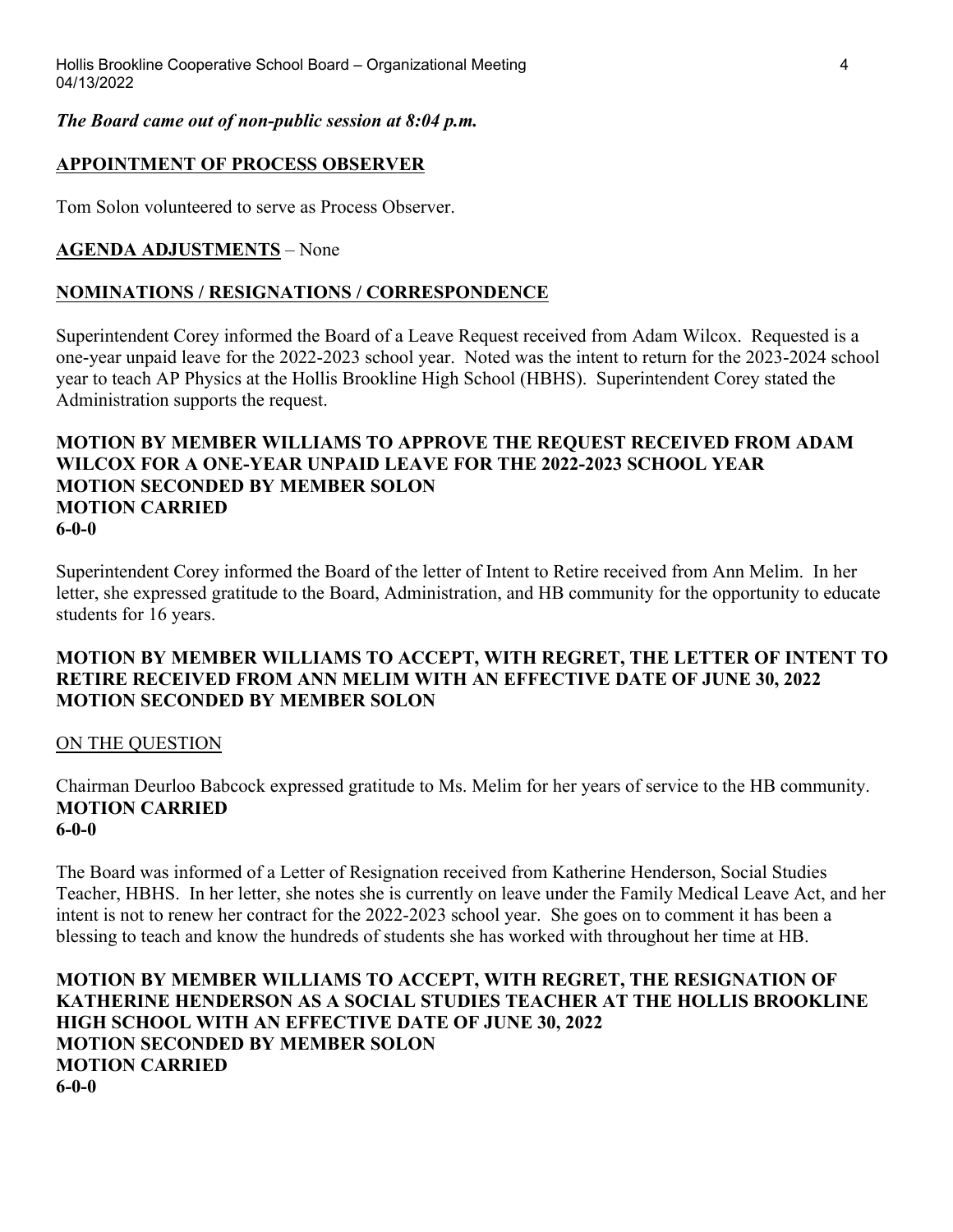Superintendent Corey noted a Letter of Resignation received from Amber Fox McNeil, School Nurse, HBHS. In her letter, she states it has been a privilege to work with the staff and students at this school.

# **MOTION BY MEMBER WILLIAMS TO ACCEPT, WITH REGRET, THE RESIGNATION OF AMBER FOX MCNEIL AS A SCHOOL NURSE AT THE HOLLIS BROOKLINE HIGH SCHOOL WITH AN EFFECTIVE DATE OF JUNE 30, 2022 MOTION SECONDED BY MEMBER SOLON MOTION CARRIED**

#### **6-0-0**

The Board was informed of a Letter of Resignation from Suzanne Wright, Case Manager, HBHS. In her letter, she states her family will be moving out of state this summer.

### **MOTION BY MEMBER WILLIAMS TO ACCEPT, WITH REGRET, THE RESIGNATION OF SUZANNE WRIGHT, CASE MANAGER, HOLLIS BROOKLINE HIGH SCHOOL, WITH AN EFFECTIVE DATE OF JUNE 30, 2022 MOTION SECONDED BY MEMBER SOLON MOTION CARRIED 6-0-0**

Superintendent Corey informed the Board of a Letter of Resignation received from Megan Cleary, Chemistry Teacher, HBHS. In her letter she thanks the Administration, Board and community for the five years of experience with the HBHS.

#### **MOTION BY MEMBER WILLIAMS TO ACCEPT, WITH REGRET, THE RESIGNATION OF MEGAN CLEARY, CHEMISTRY TEACHER, HOLLIS BROOKLINE HIGH SCHOOL WITH AN EFFECTIVE DATE OF JUNE 30, 2022 MOTION SECONDED BY MEMBER SOLON MOTION CARRIED 6-0-0**

Superintendent Corey informed the Board of his nomination of Allison Buschmann for the position of Assistant Principal at the Hollis Brookline Middle School (HBMS). Ms. Buschmann has her bachelor's in physical education, her masters in sports management and her CAGS from New England College. She would start at a salary of \$90,000.

**MOTION BY MEMBER WILLIAMS TO ACCEPT THE SUPERINTENDENT'S NOMINATION OF ALLISON BUSCHMANN FOR THE POSITION OF ASSISTANT PRINCIPAL AT THE HOLLIS BROOKLINE MIDDLE SCHOOL AT A SALARY OF NINETY THOUSAND DOLLARS (\$90,000), EFFECTIVE JULY 1, 2022 MOTION SECONDED BY MEMBER SOLON MOTION CARRIED 6-0-0** 

Superintendent Corey informed the Board of his nomination of Aisha Weaver for the position of Assistant Principal of Student Services at the HBHS. Ms. Weaver comes to the district having earned her bachelor's in psychology from UMass Lowell, her general special education certification from Granite State College, and master's in education curriculum instruction and CAGS from Plymouth State University. She would join the district at a salary of \$98,000.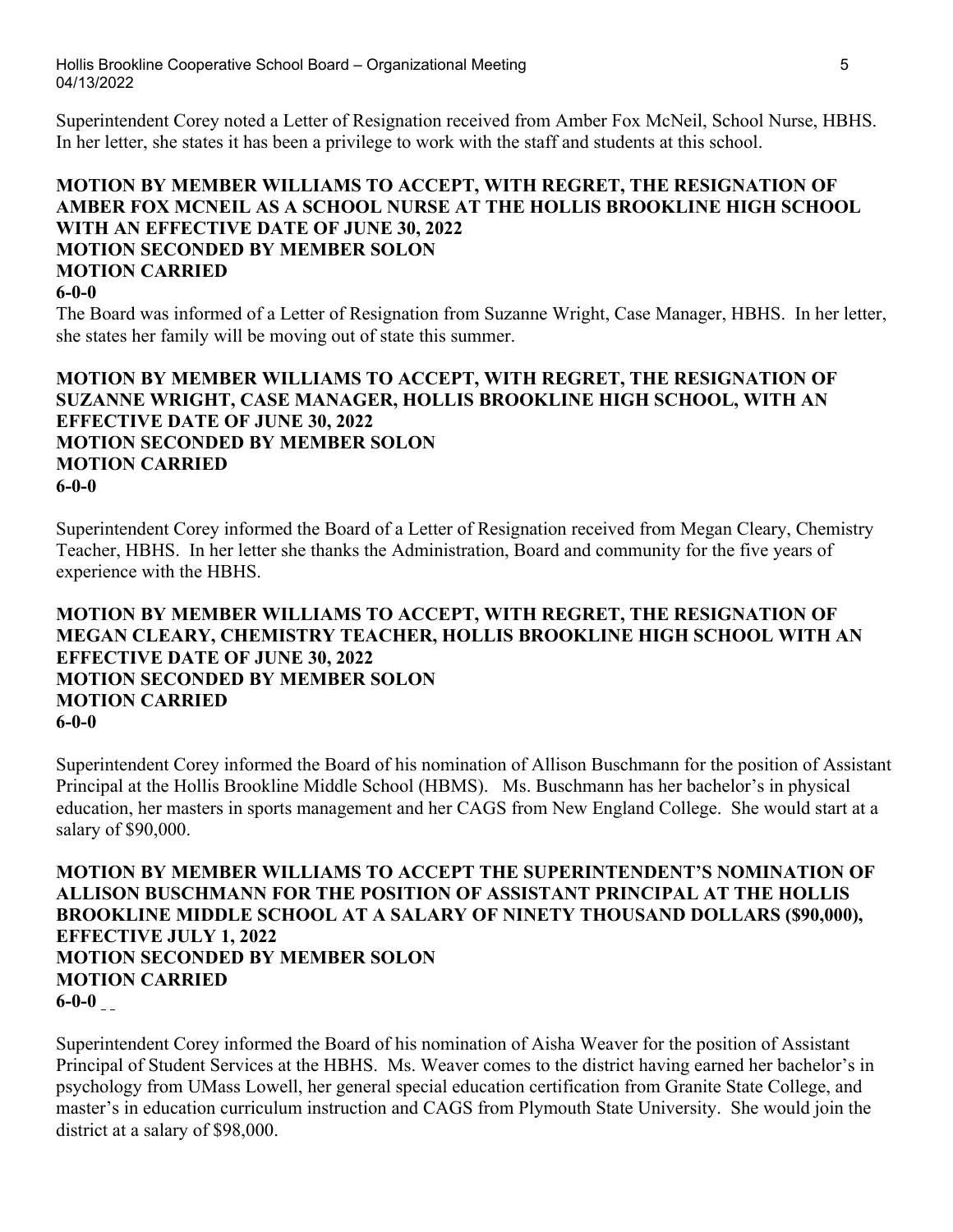**MOTION BY MEMBER WILLIAMS TO ACCEPT THE SUPERINTENDENT'S NOMINATION OF AISHA WEAVER FOR THE POSITION OF ASSISTANT PRINCIPAL OF STUDENT SERVICES AND SCHOOL COUNSELING AT THE HOLLIS BROOKLINE HIGH SCHOOL AT A SALARY OF NINETY EIGHT THOUSAND DOLLARS (\$98,000), EFFECTIVE JULY 1, 2022 MOTION SECONDED BY MEMBER SOLON MOTION CARRIED 6-0-0** 

Superintendent Corey nominated Kristen Welter for the position of English Teacher at the HBHS. Ms. Welter has her bachelors from Rivier College and masters in curriculum instruction reading and literacy from Louis University. She would be at a masters step 18 and a salary of \$77,792.

### **MOTION BY MEMBER WILLIAMS TO ACCEPT THE SUPERINTENDENT'S NOMINATION OF KRISTEN WELTER FOR THE POSITION OF ENGLISH TEACHER AT THE HOLLIS BROOKLINE HIGH SCHOOL AT A MASTERS STEP 18 AND A SALARY OF SEVENTY SEVEN THOUSAND SEVEN HUNDRED NINETY TWO DOLLARS (\$77,792), EFFECTIVE AT THE START OF THE SCHOOL YEAR MOTION SECONDED BY MEMBER SOLON MOTION CARRIED 6-0-0**

Superintendent Corey nominated Eric Penniman for the position of School Psychologist at the HBHS. Mr. Penniman has his bachelor's in psychology and criminal justice and master's in education school psychology and mental health counseling from Plymouth State University. He is completing is PhD in educational leadership at Southern New Hampshire University. He joins the district at a masters plus 30, step 15 and a salary of \$76,413.

### **MOTION BY MEMBER WILLIAMS TO ACCEPT THE SUPERINTENDENT'S NOMINATION OF ERIC PENNIMAN FOR THE POSITION OF SCHOOL PSYCHOLOGIST AT THE HOLLIS BROOKLINE HIGH SCHOOL AT A MASTERS PLUS 30, STEP 15 AND A SALARY OF SEVENTY SIX THOUSAND FOUR HUNDRED THIRTEEN DOLLARS (\$76,413), EFFECTIVE AT THE START OF THE SCHOOL YEAR MOTION SECONDED BY MEMBER SOLON MOTION CARRIED 6-0-0**

# *Member Whalen departed at 8:15 p.m.*

Vice Chairman Solon questioned if the position of School Psychologist would be called upon to work over the summer months, and was informed, the individual could be called upon to conduct some testing. Asked if the individual would be a district employee prior to the start of the school year, Superintendent Corey stated these individuals (3 being hired across the SAU) have been advised of the need. The intent is to ensure coverage throughout the summer for any child having testing needs. The contract does not start on July  $1<sup>st</sup>$ . The individuals could be working weeks during the Extended School Year but would not be under the teacher contract.

Superintendent Corey informed the Board of his nomination of Jennifer Campbell for the position of Special Education Case Manager, HBHS. Ms. Campbell has her bachelor's in psychology in education from UNH and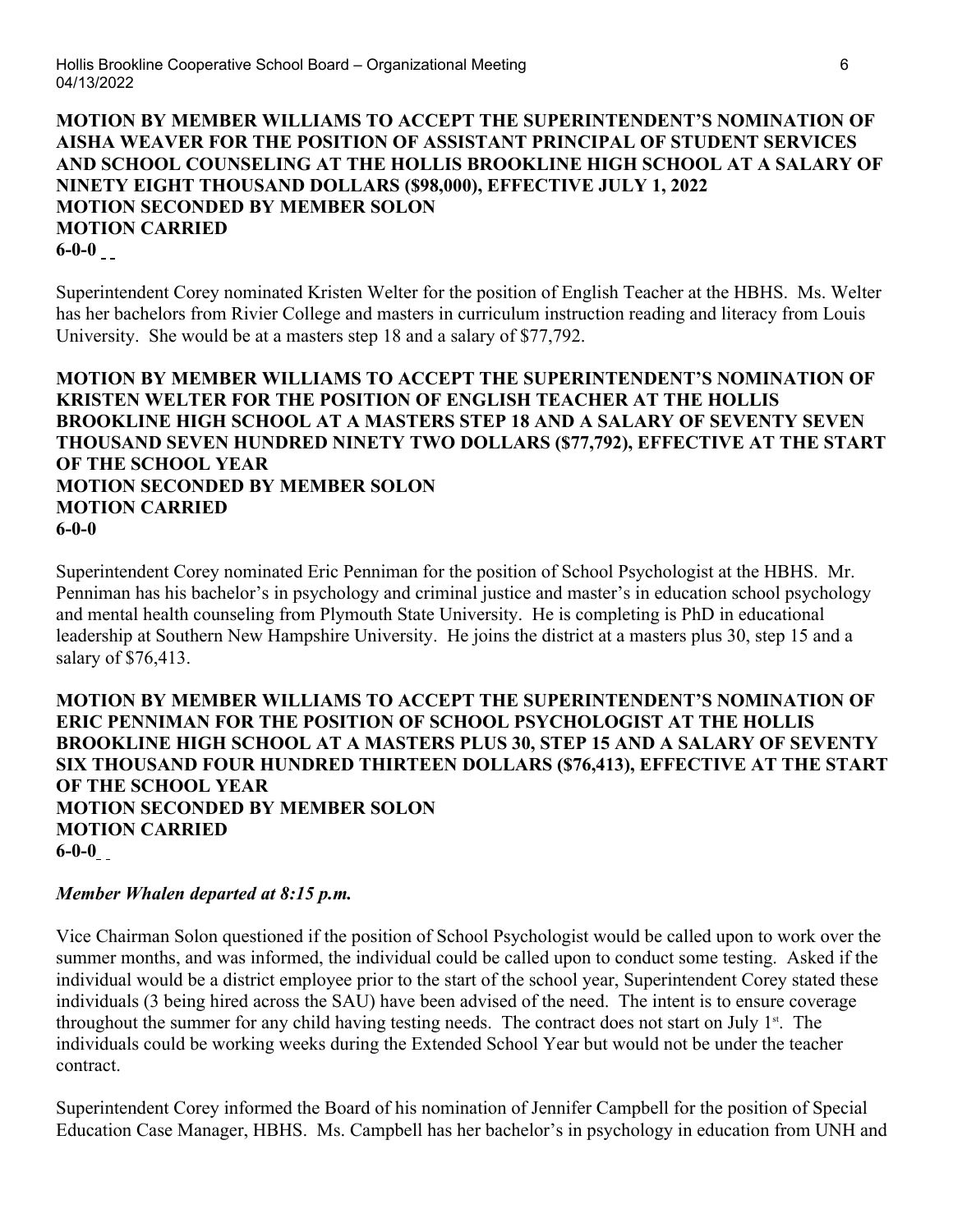Hollis Brookline Cooperative School Board – Organizational Meeting 7 7 04/13/2022

her master's in special education and CAGS from New England College. She would come to the position at a masters plus 30, step 15 and a salary of \$76,413.

### **MOTION BY MEMBER WILLIAMS TO ACCEPT THE SUPERINTENDENT'S NOMINATION OF JENNIFER CAMPBELL FOR THE POSITION OF SPECIAL EDUCATION CASE MANAGER AT THE HOLLIS BROOKLINE HIGH SCHOOL AT A MASTERS PLUS 30, STEP 15 AND A SALARY OF SEVENTY SIX THOUSAND FOUR HUNDRED THIRTEEN DOLLARS (\$76,413) MOTION SECONDED BY MEMBER SOLON MOTION CARRIED 5-0-0**

Superintendent Corey spoke of having received multiple inquiries from the Board regarding the lighting situation near the turf field. An evaluation was conducted over the weekend. Steps will be taken to add floodlights, etc. to existing poles. It is a relatively small expense particularly when considering the safety aspect involved.

The lower student (dirt) parking lot was evaluated. This spring (in preparation for paving in 2024-2025) new gravel will be brought onsite.

The district is presently piloting new Smartboards. If the pilot goes as anticipated, a few additional boards will be purchased to replace existing boards that are going out of service. Asked why the work would be done on the parking lot two years in advance of paving, Superintendent Corey remarked, it is believed the parking issues experienced each spring could be resolved through the use of this lot. Vice Chairman Solon commented on the area being an unsafe space for students to park. Superintendent Corey noted there would be other steps taken to make the area much safer for students. It is believed when new paving is done, there is the potential for new traffic flow, crosswalks, etc. If paving the lot in 2024, the contractor has indicated the need to put some material down for approximately a year in advance. Chairman Deurloo Babcock noted the lot is used after school hours. Vice Chairman Solon requested the issue of parking at the high school be placed on an agenda. Superintendent Corey stated the item would be placed on the agenda for the May meeting.

# **APPROVAL OF MINUTES**

**Jt. Mtg.** Hollis Brookline COOP School Bd. / COOP Budget Committee. . . . . . . . . . . . . . . . February 2, 2022

*The following amendments were offered:*

Page 3 Line 1; insert "by" following "driven" Page 3, Line 37; insert a ")" following "Brookline" Page 5 Line 16; delete "after" Page 5, Line 22; replace "projects" with "projections" Page 7, Line 8; replace "than" with "is"

# **MOTION BY MEMBER SOLON TO ACCEPT, AS AMENDED MOTION SECONDED BY MEMBER WILLIAMS MOTION CARRIED 4-0-1**

*Member Brown Abstained*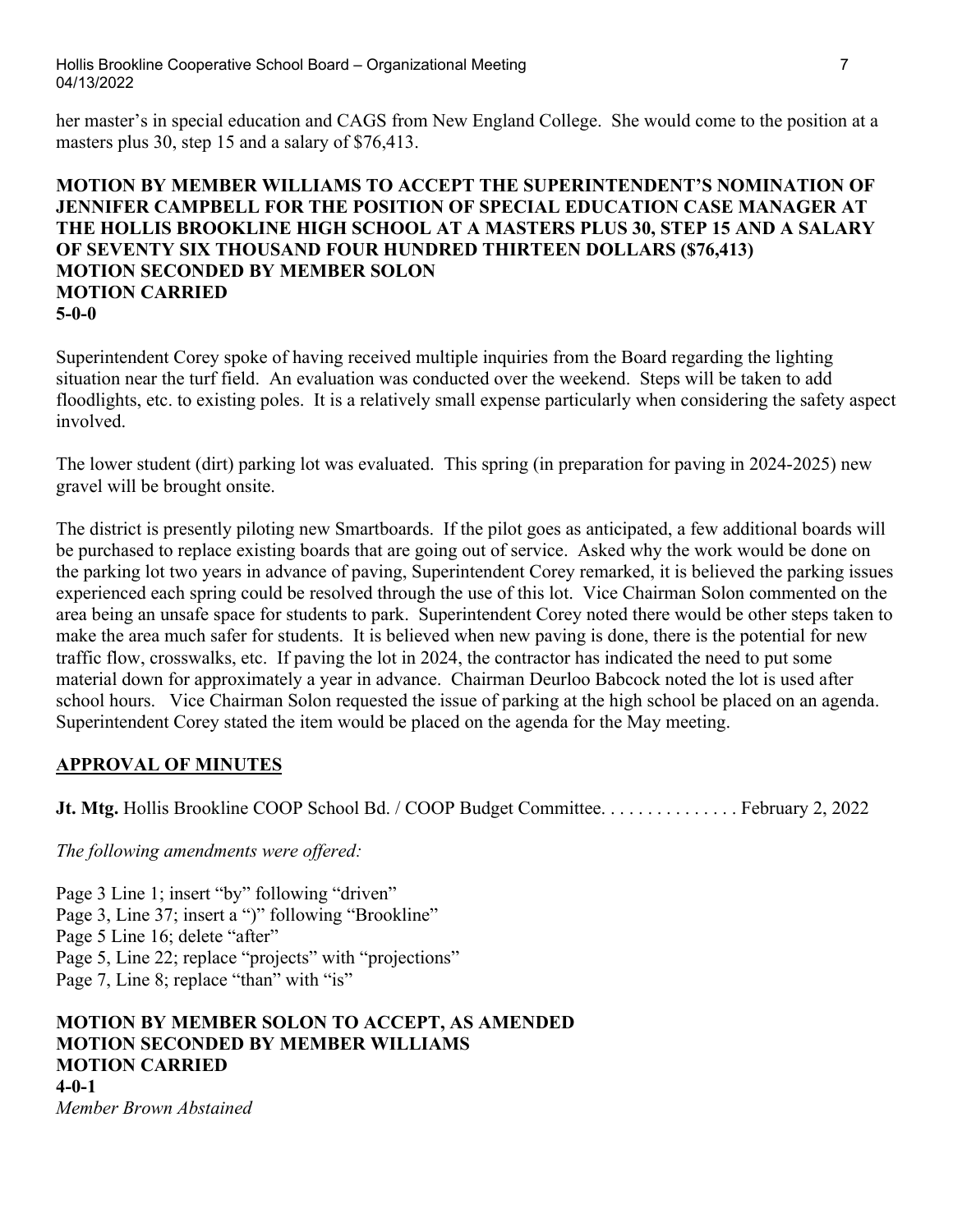Hollis Brookline Cooperative School District – **Public Hearing – Energy Upgrades** . . . . . . February 2, 2022

| MOTION BY MEMBER SOLON TO ACCEPT, AS PRESENTED<br><b>MOTION SECONDED BY MEMBER WILLIAMS</b><br><b>MOTION CARRIED</b><br>$4 - 0 - 1$                                                                                                                                                 |
|-------------------------------------------------------------------------------------------------------------------------------------------------------------------------------------------------------------------------------------------------------------------------------------|
| Member Brown Abstained                                                                                                                                                                                                                                                              |
| Hollis Brookline Cooperative School District – Public Hrg. – Pet. Warrant Article. February 2, 2022                                                                                                                                                                                 |
| MOTION BY MEMBER WILLIAMS TO ACCEPT, AS PRESENTED<br><b>MOTION SECONDED BY MEMBER SOLON</b><br><b>MOTION CARRIED</b><br>$4 - 0 - 1$<br>Member Brown Abstained                                                                                                                       |
| Hollis Brookline Cooperative School District – Public Hearing – FY23 Budget February 2, 2022                                                                                                                                                                                        |
| <b>MOTION BY MEMBER WILLIAMS TO ACCEPT, AS PRESENTED</b><br><b>MOTION SECONDED BY MEMBER SOLON</b><br><b>MOTION CARRIED</b><br>$4 - 0 - 1$<br>Member Brown Abstained                                                                                                                |
|                                                                                                                                                                                                                                                                                     |
| The following amendments were offered:                                                                                                                                                                                                                                              |
| Page 2, Line 32; insert a period at the end of the sentence<br>Page 2, Line 48; insert a period at the end of the sentence<br>Page 4, Line 29; correct the spelling of "going"<br>Page 6, Line 30; replace "if" with "is"<br>Page 11, Line 42; delete the period following "extent" |
| MOTION BY MEMBER SOLON TO ACCEPT, AS AMENDED<br><b>MOTION SECONDED BY MEMBER WILLIAMS</b><br><b>MOTION CARRIED</b><br>$4 - 0 - 1$<br>Member VanCoughnett Abstained                                                                                                                  |
|                                                                                                                                                                                                                                                                                     |
| <b>MOTION BY MEMBER WILLIAMS TO ACCEPT, AS PRESENTED</b><br><b>MOTION SECONDED BY MEMBER SOLON</b><br><b>MOTION CARRIED</b><br>$4 - 0 - 1$                                                                                                                                          |
| $M$ and an $U$ and $C$ angles at the stain of                                                                                                                                                                                                                                       |

*Member VanCoughnett Abstained*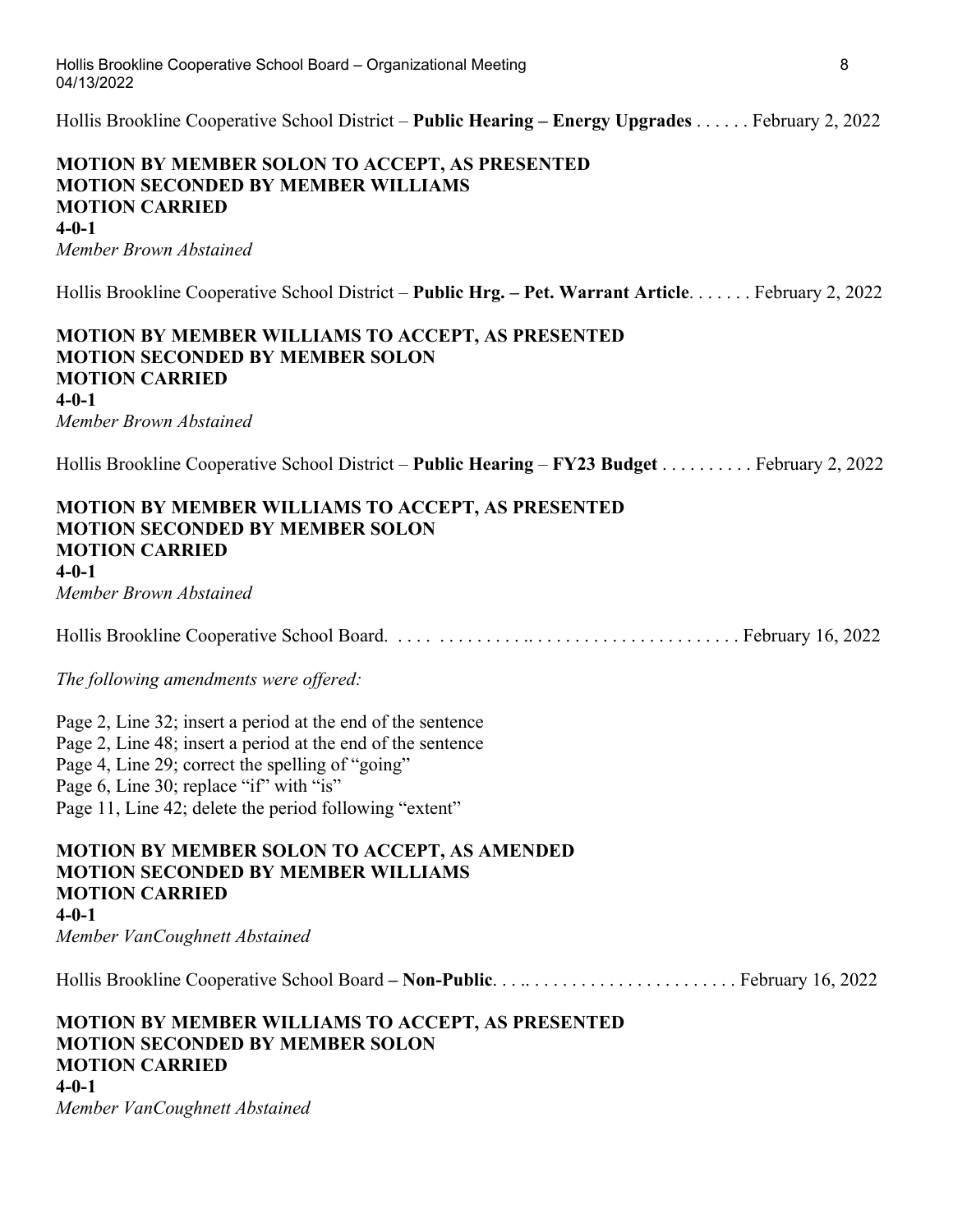| Hollis Brookline Cooperative School Board - Organizational Meeting<br>04/13/2022                                                                                                                         | 9 |
|----------------------------------------------------------------------------------------------------------------------------------------------------------------------------------------------------------|---|
|                                                                                                                                                                                                          |   |
| <b>MOTION BY MEMBER SOLON TO ACCEPT, AS PRESENTED</b><br><b>MOTION SECONDED BY MEMBER WILLIAMS</b><br><b>MOTION CARRIED</b><br>$5-0-0$                                                                   |   |
|                                                                                                                                                                                                          |   |
| <b>MOTION BY MEMBER WILLIAMS TO ACCEPT, AS PRESENTED</b><br><b>MOTION SECONDED BY MEMBER SOLON</b><br><b>MOTION CARRIED</b><br>$1 - 0 - 4$<br>Members Brown, Solon, VanCoughnett, and Williams Abstained |   |
| Hollis Brookline Cooperative School District Annual Meeting  March 15, 2022                                                                                                                              |   |
| <b>MOTION BY MEMBER SOLON TO ACCEPT, AS PRESENTED</b><br><b>MOTION SECONDED BY MEMBER WILLIAMS</b>                                                                                                       |   |

**5-0-0**

#### **PUBLIC INPUT**

**MOTION CARRIED**

*Chairman Deurloo Babcock opened the floor for public input at 8:29 p.m.*

*The public input period was declared closed at 8:29 p.m.*

#### **PRINCIPAL AND ATHLETIC REPORTS**

Patrick West, Principal, HBMS, highlighted items from the report included as part of the agenda packet. The SeaPerch build was enjoyed by 8<sup>th</sup> grade students. Students were able to test their underwater vehicles in the UNH pool and spend time on campus. The project is a collaboration with the Portsmouth Naval Shipyard.

The Vertical Dreams field trip took place a few weeks prior. Students worked on communication and cooperation skills.

The HBMS Drama Club hosted its first in-person performance in over two years, and it was incredible.

The Mathcounts team did a nice job this year; two  $7<sup>th</sup>$  grade students made it to the state competition.

The National History Day Club took first place in the National History Day Competition this past Saturday at Plymouth State University. They submitted their video on the Hundred Years' War. Part of the competition was the Junior Middle School Documentary Category. That was run by Sue Connelly who has also been nominated for National History Day Teacher of the Year.

Principal West shared the Computer Science Stop Motion Animation videos.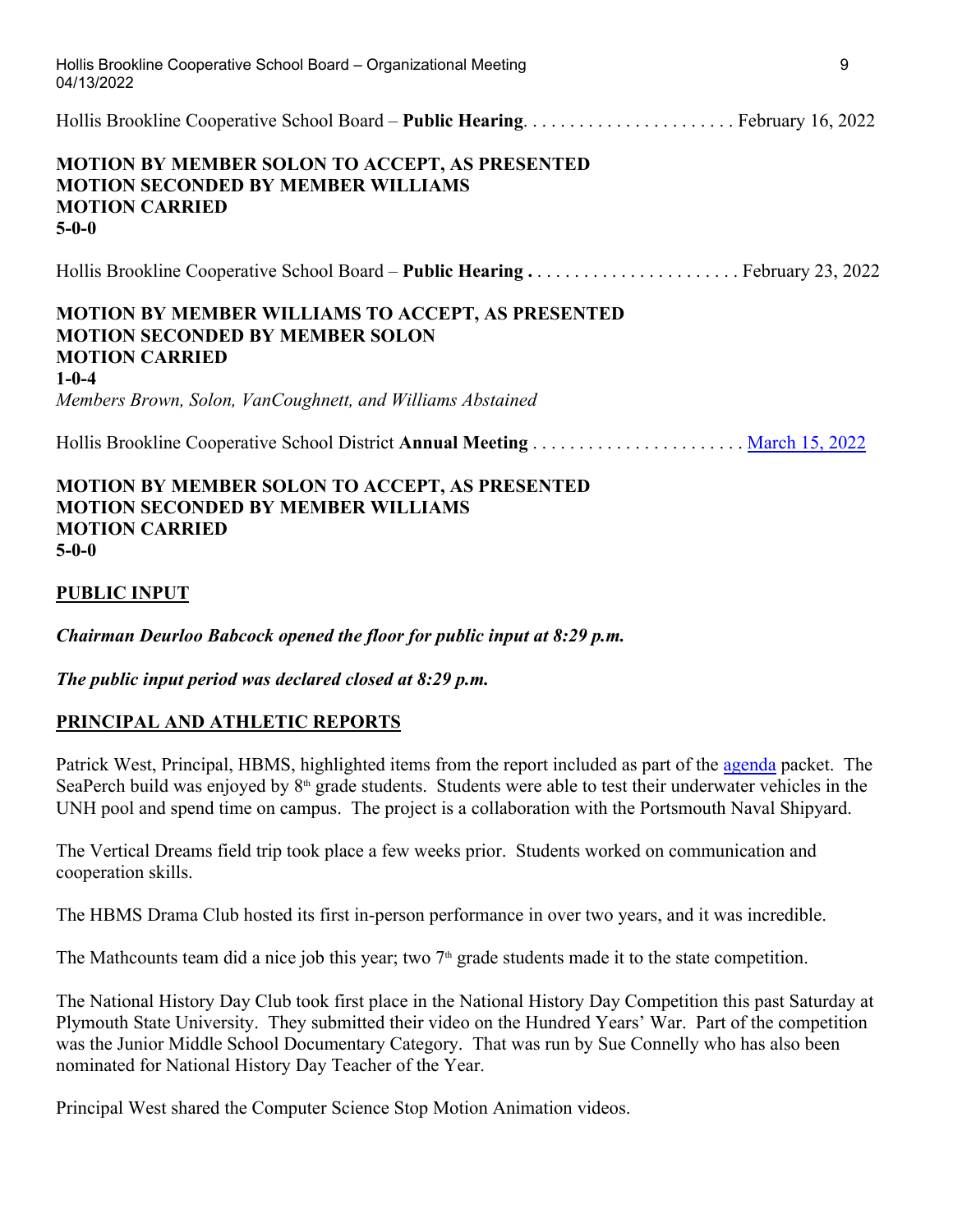The HBMS Career Fair is currently being planned.

Chairman Deurloo Babcock congratulated the students on their achievements. She spoke of being pleased to learn of field trips being conducted, questioned if the large field trip for 8<sup>th</sup> grade students would be back on for next year, and was told planning has already started.

Tim Girzone, Principal, HBHS, highlighted items from the Athletic Coordinator's report. Congratulations were extended to the Girls Swim and Wrestling teams on their 2022 Division II State Championships.

The HB Athletic Booster Club will be hosting an HB Helps Clean-up Day on Saturday April 16<sup>th</sup> to spruce up our grounds as we approach increased activity with regular season games and graduation on the horizon.

Member Williams commented on having had the opportunity to appreciate the connection between the HBMS and HBHS wrestlers. She was impressed by how often the high school wrestlers came down and supported the middle school team.

Principal Girzone noted items from his report. The HBHS Performing Arts Department presented two weekends of performances of the classic musical Hello, Dolly!

The school day SAT was administered on March  $24<sup>th</sup>$  to all eligible juniors.

The Robotics Team competed in the first District Qualifier and placed  $8<sup>th</sup>$  out of 39 teams. They were the first pick of the 4<sup>th</sup> seeded alliance and earned the Engineering Excellence Award! The team is currently participating in the New England District Championships, and qualified for the World Championships on 4/20-4/23 in Houston, TX (small group of students).

The 'Weighted vs Unweighted' committee has made the recommendation to HBHS building administration to report on the student's transcript both the weighted and unweighted GPA. This committee work will be reviewed by administration and a recommendation brought forward to the Board for the May meeting.

The Advisory committee has also brought forward a recommendation to HBHS building administration to incorporate an additional Home Base Cav Block to the Monday schedule as an initial phase of implementing an Advisory at HBHS. The committee is also working to develop a presentation for staff that would be presented prior to the end of the school year to include a pilot proposal of this recommendation.

When asked, Principal Girzone stated the recommendation on the weighted vs. unweighted does not involve policy change. It would be a procedural change. The thought is that is a building level decision, and that recommendation would then go to the Board. There were some impacts with PowerSchool and the Program of Studies in the school profile. Those details would be internal procedures that would need to be ironed out before bringing any kind of recommendation before the Board.

Vice Chairman Solon stated his belief one of the goals was changing the perception of course selection. Chairman Deurloo Babcock stated agreement there may be the need for an IPC committee before the Board hears back. Vice Chairman Solon stated his belief information from these committees needs to come before the Board and if waiting until June to have that meeting there would be no chance of having a meeting to act on any recommendations prior to the end of the school year to be effective for the start of the next school year.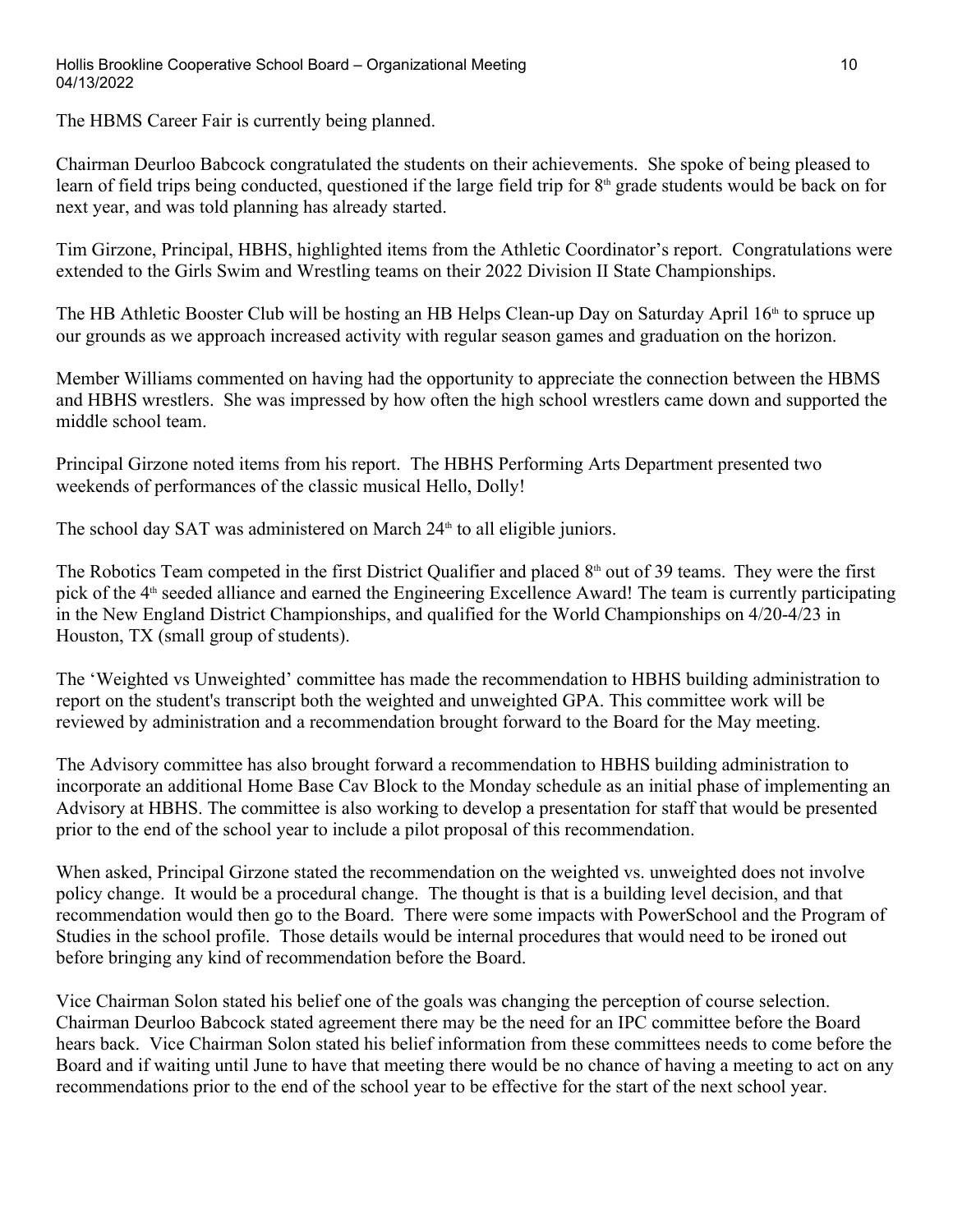Chairman Deurloo Babcock suggested scheduling an IPC steering committee meeting to take place prior to the next Board meeting. She noted the weighting committee is not going to recommend changing weighting. Weighting will stay, according to the committee.

# *Member Williams departed at 8:51 p.m.*

# **DISCUSSION**

Revenue and Expense Report

Linda Sherwood, Senior Assistant Business Administrator, stated, as of 4-6-2022, the expectation is that there will be savings in the expense budget in the amount of \$818,578, which is driven from three categories. The expected savings in the area of special education (\$425,707) is due in large part to program changes, e.g., switching from a residential program to a day program, unfilled paraprofessional positions, and families declining services. The next area is transportation (\$209,773) as a result of special education, e.g., students moving out of the district results in a savings in that line. Also showing savings is the benefits line; taxes, insurance and retirement (\$277,250) resulting from hiring savings and enrollment changes.

On the revenue side of the ledger, anticipated is a total balance of \$443,346. Nearly half of that is coming from the food service line item. Savings identified under the category of other (\$149,170) represents the health trust surplus, which was not expected or budgeted for.

Should the Maintenance Trust be funded at \$200,000 the Special Education Trust at \$25,000 and the Retained Fund Balance at \$188,559, the total projected fund balance would be \$655,260.

Ms. Sherwood stated the figures come from extensive analysis. Projects discussed earlier are included in the expenses side of the ledger.

Vice Chairman Solon questioned how the projected fund balance compares with what was anticipated at budget time. Superintendent Corey commented the projection has typically been 2-3% of the overall budget. Asked if the balance is anticipated to be at, above or below what was anticipated, he suggested it is coming in around what was anticipated.

Asked if the district is seeing doubling up of bus routes, Superintendent Corey stated some are seen, but they typically do not finalize those until we get further into the year. An update will be provided. - School Calendar 2022-2023

Being proposed is the traditional calendar in that staff returns on August 29th,  $7<sup>th</sup>$  and 9<sup>th</sup> grade students have orientation on August 31, and classes start on September 1<sup>st</sup>.<br>Early release days (used for curriculum work) are scheduled for November 22<sup>nd</sup>, January 30<sup>th</sup>, March 7<sup>th</sup>, and

May 25th. March  $7<sup>th</sup>$  was chosen as an early release to accommodate a district having voting in the schools on that day.

June  $10<sup>th</sup>$  is proposed for the high school graduation. The last day of school for students is anticipated to be June  $19<sup>th</sup>$  and for teachers June  $22<sup>nd</sup>$  (anticipates 5 snow days). The calendar has been approved in the other two districts.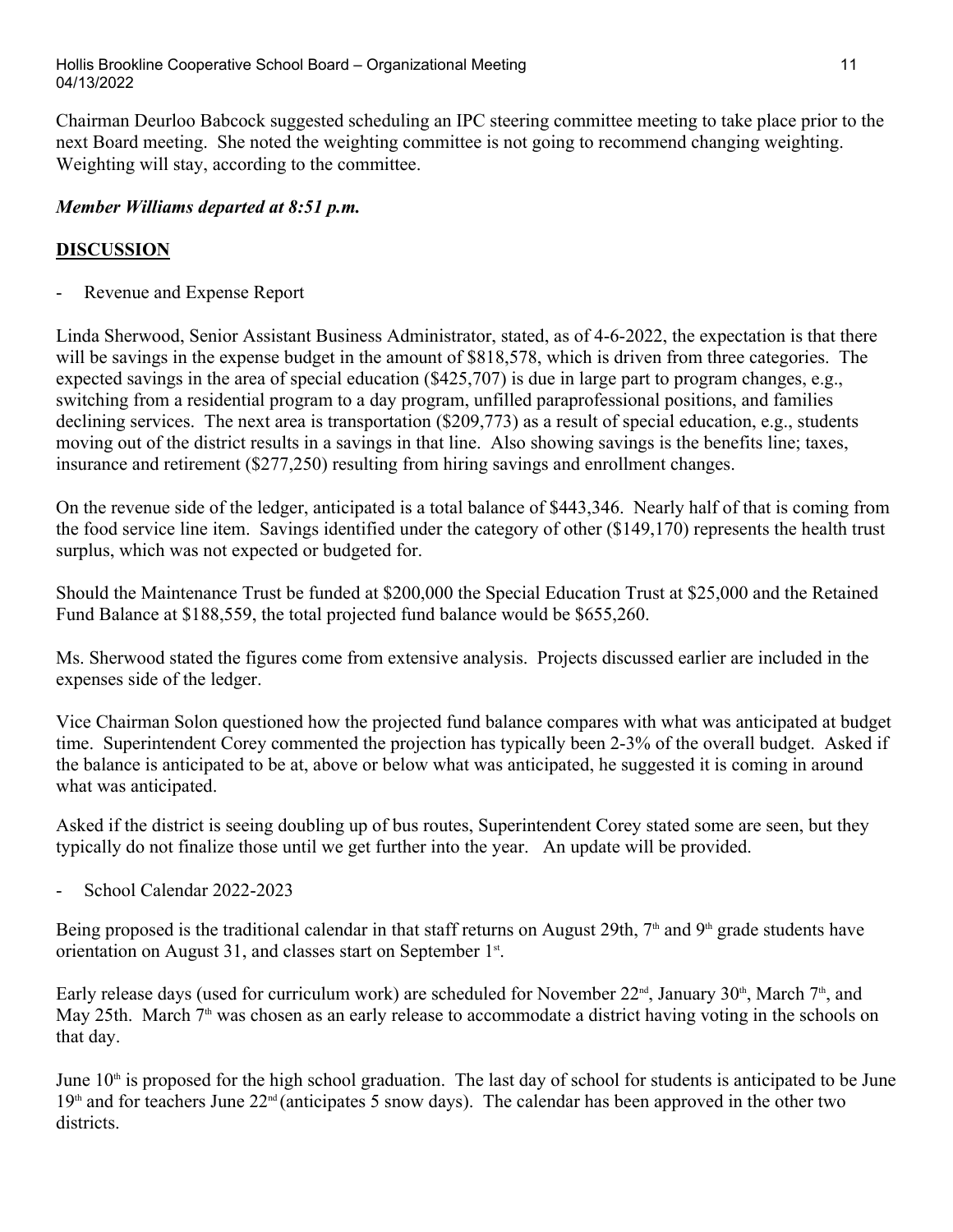Hollis Brookline Cooperative School Board – Organizational Meeting 12 04/13/2022

Vice Chairman Solon questioned the November  $8<sup>th</sup>$  professional development day. Noted was that it coincides with voting. He questioned whether the last day of school being on a Monday would be a functional school day or make-up day. Superintendent Corey commented with the five snow days built into the schedule, whether the last day ends up on a Monday is still unknown. Asked, he indicated, if the calendar goes as planned it would not be a sound practice to end on a Monday. During his tenure in the district, this is the first year that will end exactly as projected due to lack of snow days. When last year's calendar was approved, the date of June 11<sup>th</sup> was selected for graduation. There is no change. That date is now official. The last day of school will be a half day on June 17<sup>th</sup>. .

### **MOTION BY MEMBER WILLIAMS TO APPROVE THE 2022-2023 SCHOOL CALENDAR, AS PRESENTED MOTION SECONDED BY MEMBER VANCOUGHNETT MOTION CARRIED 4-0-0**

### *There being no objection, the agenda was amended by postponing discussion of the facilities update, Strategic Plan update, and Compliance Plan update until the May meeting.*

- Facilities Update Summer Projects
- Strategic Plan Update
- Compliance Position Update

#### **DELIBERATIONS**

**●** To see what action the Board will take regarding the Superintendent's recommendation for teacher nominations

#### **MOTION BY MEMBER SOLON TO ACCEPT THE SUPERINTENDENT'S RECOMMENDATION FOR TEACHER NOMINATIONS, AS PRESENTED MOTION SECONDED BY MEMBER VANCOUGHNETT MOTION CARRIED 4-0-0**

# **MOTION BY MEMBER VANCOUGHNETT TO TABLE THE REMAINING AGENDA ITEMS MOTION SECONDED BY MEMBER SOLON**

#### ON THE QUESTION

Vice Chairman Solon commented on the need to plan for a very long meeting in May. **MOTION CARRIED 4-0-0**

- To see what action the Board will take regarding policy **BCA** Board Member Code of Ethics
- To see what action the Board will take regarding policy **DFA** Investments